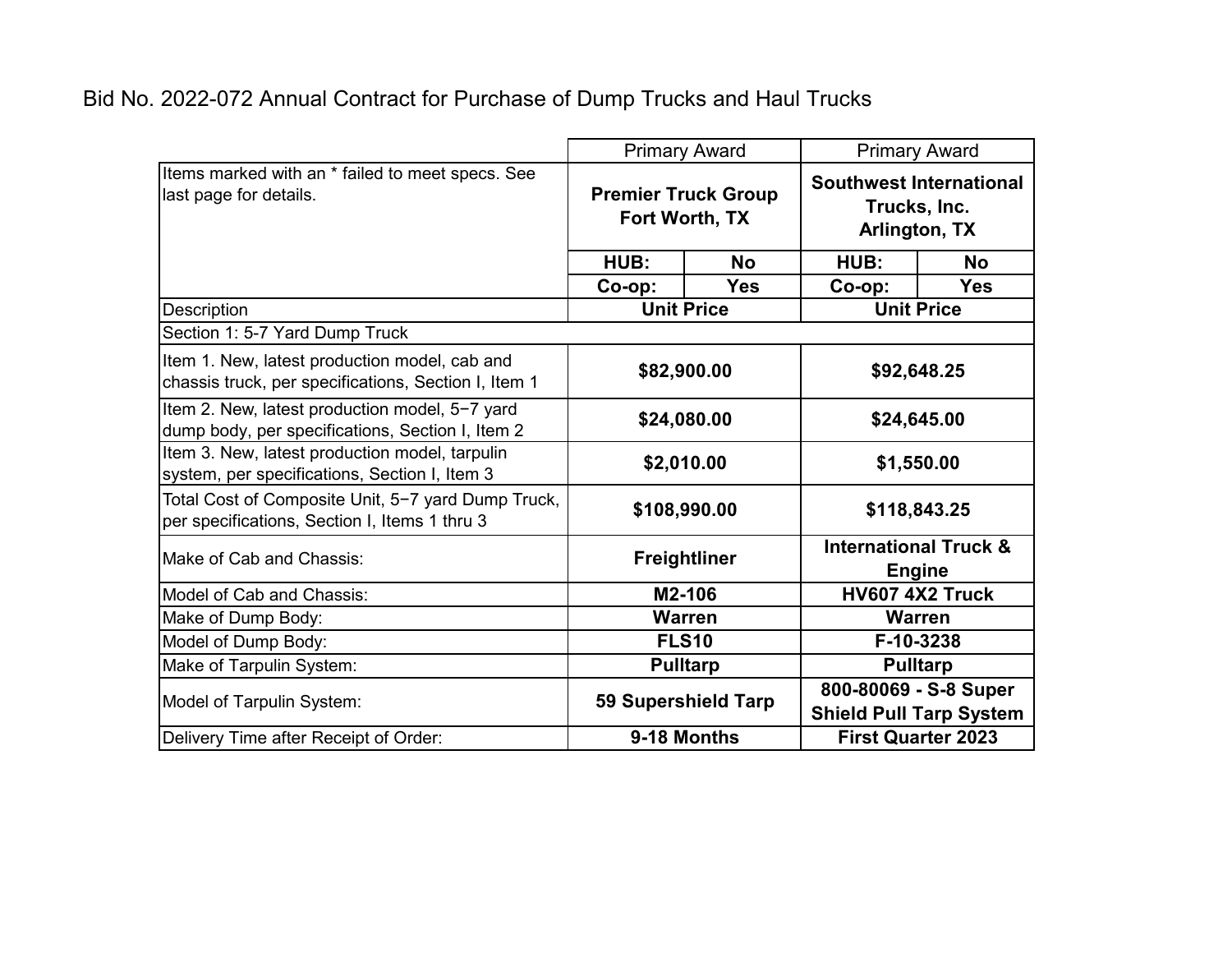|                                                                                                        | <b>Primary Award</b>                         |            | <b>Primary Award</b>                                            |            |
|--------------------------------------------------------------------------------------------------------|----------------------------------------------|------------|-----------------------------------------------------------------|------------|
| Items marked with an * failed to meet specs. See<br>last page for details.                             | <b>Premier Truck Group</b><br>Fort Worth, TX |            | <b>Southwest International</b><br>Trucks, Inc.<br>Arlington, TX |            |
|                                                                                                        | HUB:                                         | <b>No</b>  | HUB:                                                            | <b>No</b>  |
|                                                                                                        | Co-op:                                       | <b>Yes</b> | Co-op:                                                          | <b>Yes</b> |
| Description                                                                                            | <b>Unit Price</b>                            |            | <b>Unit Price</b>                                               |            |
| Section 2: 12-14 Yard Dump Truck                                                                       |                                              |            |                                                                 |            |
| Item 1. New, latest production model, cab and<br>chassis truck, per specifications, Section II, Item 1 | \$109,850.00                                 |            | \$92,648.25                                                     |            |
| Item 2. New, latest production model, 12-14 yard<br>dump body, per specifications, Section II, Item 2  | \$29,030.00                                  |            | \$27,730.62                                                     |            |
| Item 3. New, latest production model, tarpulin<br>system, per specifications, Section II, Item 3       | \$2,010.00                                   |            | \$1,079.03                                                      |            |
| Total Cost of Composite Unit, 12-14 yard Dump<br>Truck, per specifications, Section II, Items 1 thru 3 | \$140,890.00                                 |            | \$121,457.90                                                    |            |
| Make of Cab and Chassis:                                                                               | <b>Freightliner</b>                          |            | <b>International Truck &amp;</b><br><b>Engine</b>               |            |
| Model of Cab and Chassis:                                                                              | M2-112                                       |            | <b>HV607 4X2</b>                                                |            |
| Make of Dump Body:                                                                                     | <b>Warren</b>                                |            | K & H Truckweld                                                 |            |
| Model of Dump Body:                                                                                    | <b>FLS14</b>                                 |            | <b>ICON</b>                                                     |            |
| Make of Tarpulin System:                                                                               | <b>Pulltarp</b>                              |            | <b>Shruco/Donovan</b>                                           |            |
| Model of Tarpulin System:                                                                              | 59 Supershield Tarp                          |            | 1125634 Durapull Kit_84<br><b>HSG_Steel MTG</b>                 |            |
| Delivery Time after Receipt of Order:                                                                  | 9-18 Months                                  |            | <b>First Quarter 2023</b>                                       |            |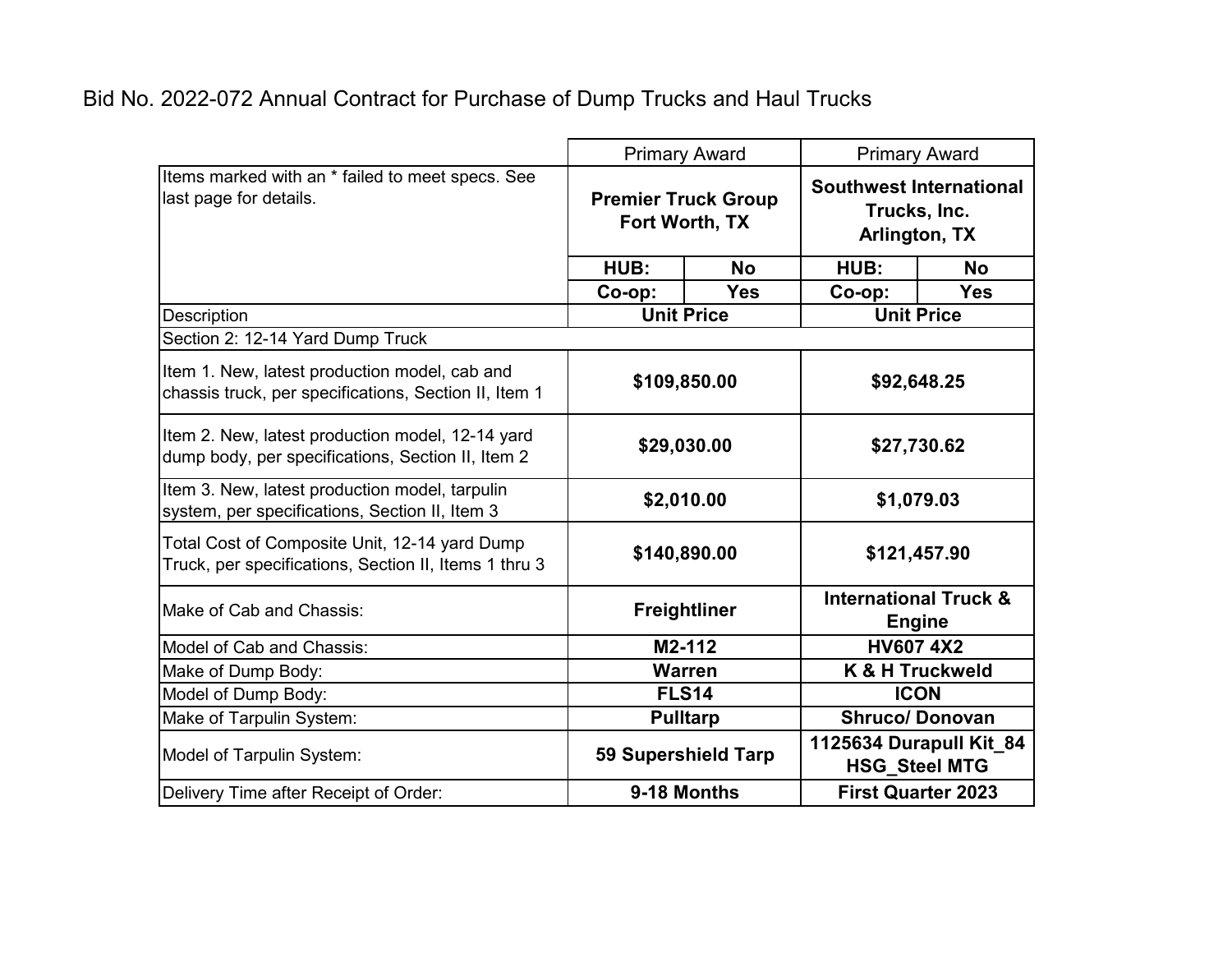|                                                                                                                    | <b>Primary Award</b>                         |                          | <b>Primary Award</b>                                                      |                           |
|--------------------------------------------------------------------------------------------------------------------|----------------------------------------------|--------------------------|---------------------------------------------------------------------------|---------------------------|
| Items marked with an * failed to meet specs. See<br>last page for details.                                         | <b>Premier Truck Group</b><br>Fort Worth, TX |                          | <b>Southwest International</b><br>Trucks, Inc.<br>Arlington, TX           |                           |
|                                                                                                                    | HUB:                                         | <b>No</b>                | HUB:                                                                      | <b>No</b>                 |
|                                                                                                                    | Co-op:                                       | <b>Yes</b>               | Co-op:                                                                    | <b>Yes</b>                |
| Description                                                                                                        | <b>Unit Price</b>                            |                          | <b>Unit Price</b>                                                         |                           |
| Section 3: Haul Truck - 3 Axle                                                                                     |                                              |                          |                                                                           |                           |
| Item 1. New, latest production model, cab and<br>chassis truck, per specifications, Section III, Item 1,<br>3 Axle | \$139,755.00                                 |                          | \$147,475.20                                                              |                           |
| Item 2. Winch Assembly, per specifications, Section<br>III, Item 3                                                 | \$22,143.60                                  |                          | \$60,035.00                                                               |                           |
| Total Cost of Composite Unit, Haul Truck, per<br>specifications, Section III, Items 1 and 3                        | \$161,898.00                                 |                          | \$207,510.20                                                              |                           |
| Make of Cab and Chassis:                                                                                           | <b>Freightliner</b>                          |                          | <b>International Truck &amp;</b><br><b>Engine</b>                         |                           |
| Model of Cab and Chassis:                                                                                          | M2-112                                       |                          | HX620 SBA 6X4 Tractor                                                     |                           |
| Make of Fifth Wheel Assembly:                                                                                      | <b>Jost</b>                                  |                          | <b>Holland</b>                                                            |                           |
| Model of Fifth Wheel Assembly:                                                                                     |                                              | Jost JSK37 36" Air Slide | <b>FW35J836XL00 36" Air</b><br>Slide, 8" Above TOF, LHS<br><b>Release</b> |                           |
| Make of Winch Assembly:                                                                                            |                                              | <b>Tulsa Winch</b>       |                                                                           | <b>Tulsa Winch</b>        |
| Model of Winch Assembly:                                                                                           |                                              | Roughnek 46,000 Lbs      | 45,000 Pound Ruffneck<br><b>Series Hydraulic RN45-</b><br>8092-4002       |                           |
| Delivery Time after Receipt of Order:                                                                              | 9-18 Months                                  |                          |                                                                           | <b>First Quarter 2023</b> |